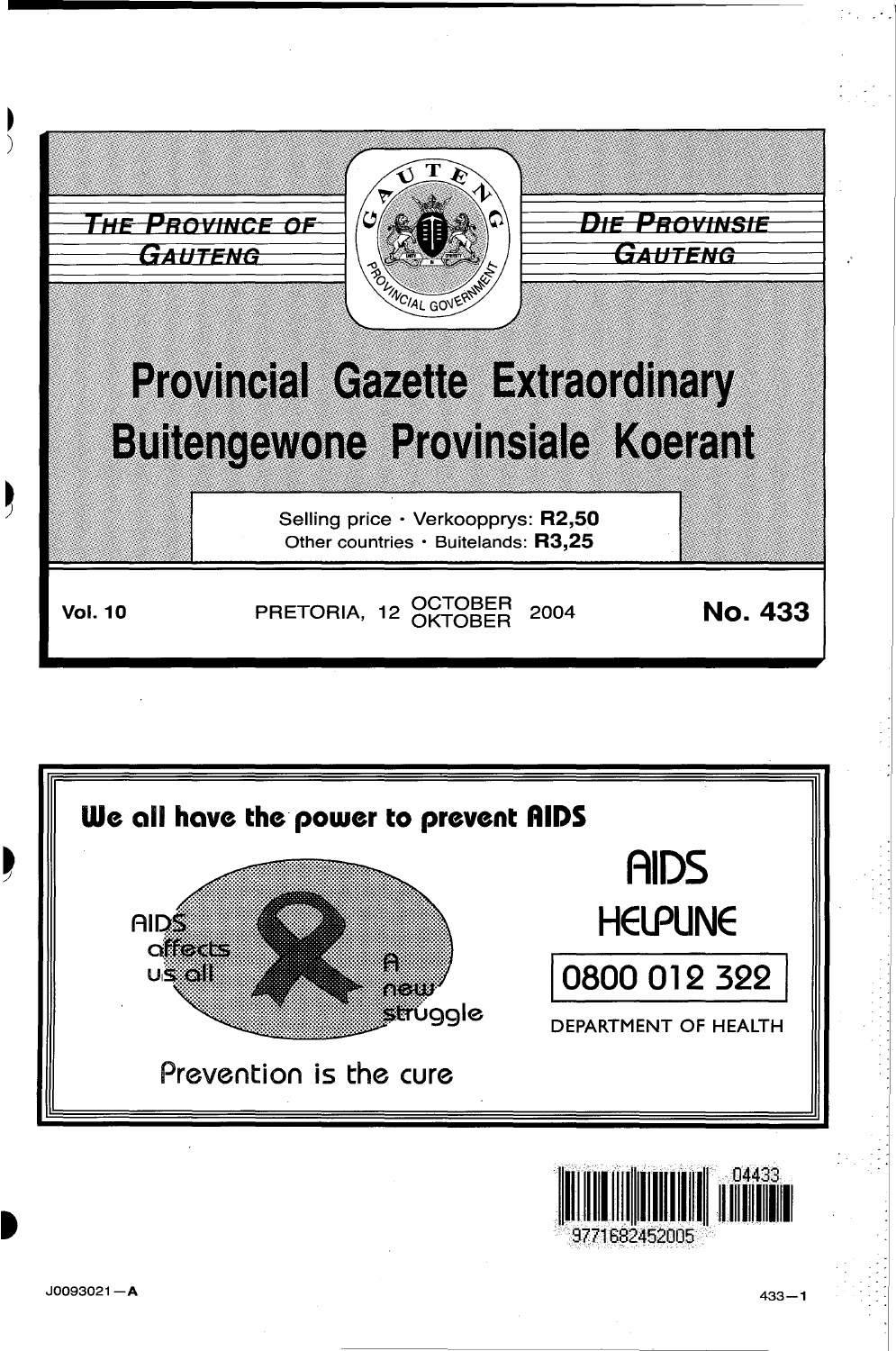## **CONTENTS • INHOUD**

No. Page Gazette No. No.

### LOCAL AUTHORITY NOTICE

2165 Town-planning and Townships Ordinance (15/1986): City of Tshwane Metropolitan Municipality: Centurion Amendment Scheme 0917 ........................................................................................................................................... . 3 433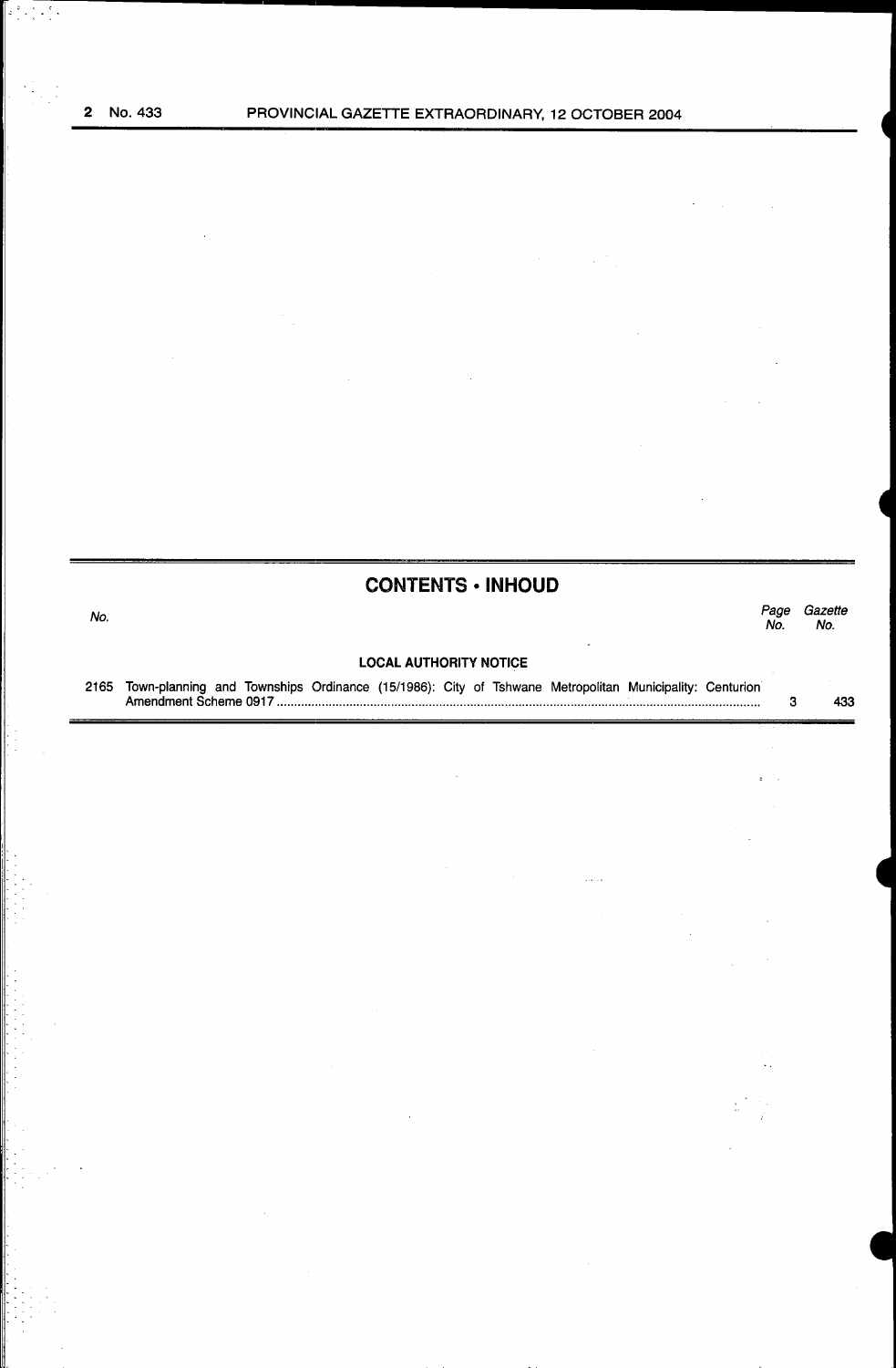No.433 3

# LOCAL AUTHORITY NOTICE

### LOCAL AUTHORITY NOTICE 2165

### CITY OF TSHWANE METROPOLITAN MUNICIPALITY

### CENTURION AMENDMENT SCHEME 0917

It is hereby notified in terms of the provisions of section 125 (1) of the Town-planning and Townships Ordinance, 1986 (Ordinance 15 of 1986), that the City of Tshwane Metropolitan Municipality has approved an amendment scheme with regard to the land in the township of Pierre van Ryneveld Extension 24, being an amendment of the Centurion Town-planning Scheme, 1992.

Map 3 and the scheme clauses of this amendment scheme are filed with the Acting General Manager: Legal Services, and are open to inspection during normal office hours.

This amendment is known as Centurion Amendment Scheme 0917.

(16/3/1/533)

\_July2004

Acting General Manager: Legal Services (Notice No 618/2004)

### PLAASLIKE BESTUURSKENNISGEWING 2165

### STAD TSHWANE METROPOLITAANSE MUNISIPALITEIT

### CENTURION WYSIGINGSKEMA 0917

Hierby word ingevolge die bepalings van artikel 125 (1) van die Ordonnansie op Dorpsbeplanning en Dorpe, 1986 (Ordonnansie 15 van 1986), bekend gemaak dat die Stad Tshwane Metropolitaanse Munisipaliteit 'n wysigingskema met betrekking tot die grond in die dorp Pierre van Ryneveld Uitbreiding 24, synde 'n wysiging van die Centurion dorpsbeplanningskema, 1992, goedgekeur het.

Kaart 3 en die skemaklousules van hierdie wysigingskema word deur die Waamemende Hoof- · bestuurder: Regsdienste, in bewaring gehou en le gedurende gewone kantoorure ter insae.

Hierdie wysiging staan bekend as Centurion Wysigingskema 0917.

( 16/3/1/533)

\_July2004

Waamemende Hoofbestuurder: Regsdienste (Kennisgewing No 618/2004)

### CITY OF TSHWANE METROPOLITAN MUNICIPALITY

### DECLARATION OF PIERRE VAN RYNEVELD EXTENSION 24 AS APPROVED TOWNSHIP

In terms of section 103(1) of the Town-planning and Townships Ordinance, 1986 (Ordinance No 15 of 1986), the City of Tshwane Metropolitan Municipality hereby declares the Township of Pierre van Ryneveld Extension 24 to be an approved township, subject to the conditions as set out in the Schedule hereto.

(16/3/1/533)

### **SCHEDULE**

CONDITIONS UNDER WHICH THE APPLICATION MADE BY PJJ VAN VUUREN BELEGGINGS (PROPRIETARY) LIMITED IN TERMS OF THE PROVISIONS OF PART C OF CHAPTER 3 OF THE TOWN-PLANNING AND TOWNSHIPS ORDINANCE, 1986 (ORDINANCE NO 15 OF 1986), FOR PERMISSION TO ESTABLISH A TOWNSHIP ON PORTION 125 AND PORTION 126 OF THE FARM WATERKLOOF 378JR, PROVINCE OF GAUTENG, HAS BEEN GRANTED.

- 1. CONDITIONS OF ESTABLISHMENT
	- 1.1 NAME

The name of the township shall be Pierre van Ryneveld Extension 24.

1.2 DESIGN

The township shall consist of erven and streets as indicated on General Plan SG No 8575/2003.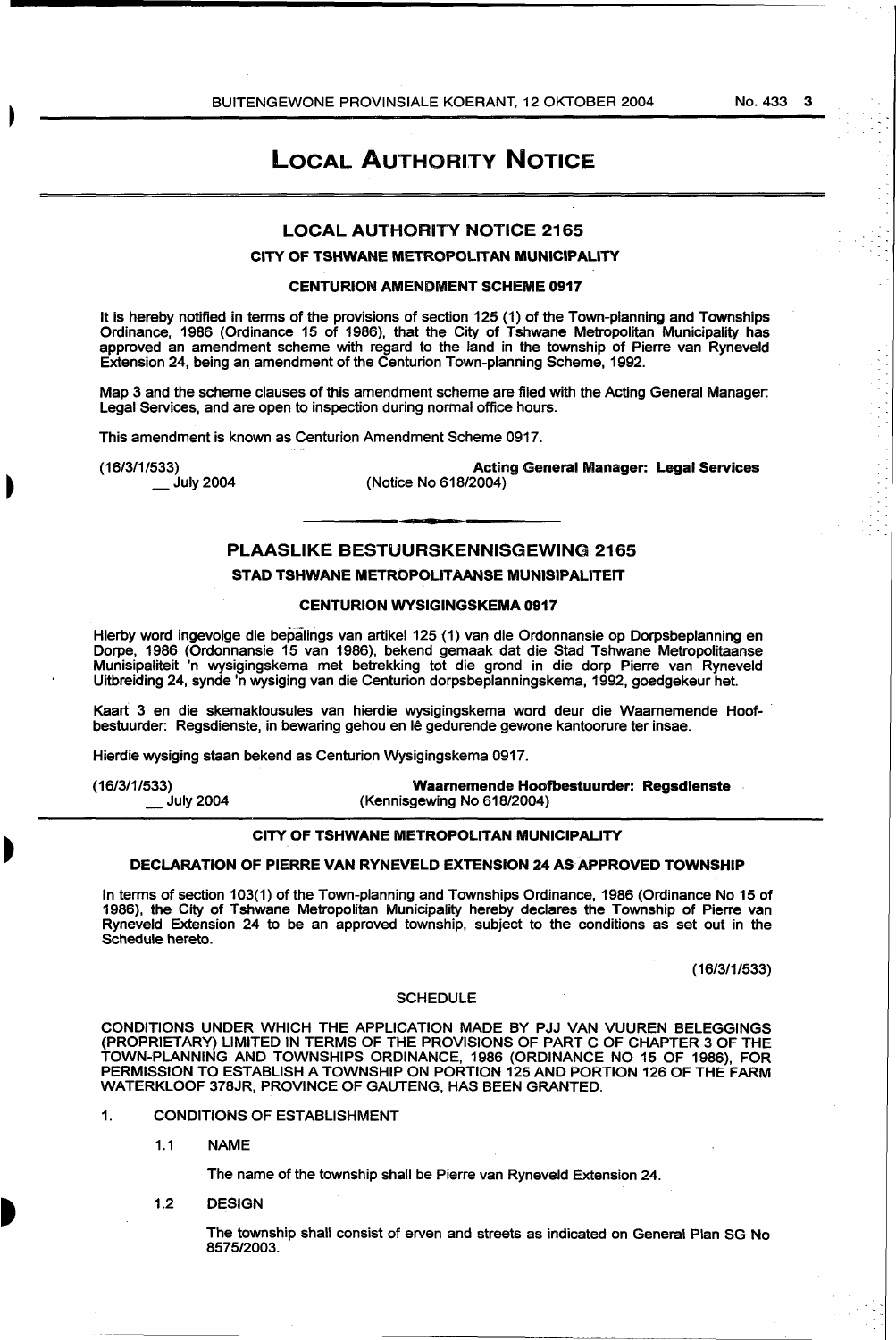#### 1.3 DISPOSAL OF EXISTING CONDITIONS OF TITLE

All erven shall be made subject to existing conditions and servitudes, if any, including the reservation of the rights to minerals, but excluding -

- a) the following servitudes which do not affect the township;
- (i) "8 The former Remaining extent of portion 3 of the said farm WATERKLOOF NO 378 Registration Division JR Transvaal (formerly known as the Remaining Extent of Portion C of Portion of the said farm WATERKLOOF) measuring as such 345,3060 hectares (whereof that portion of the property held hereunder represented by the figure SrNOPQRS on the aforesaid Diagram SG No A951/73 forms a portion is:
	- (b) Subject to a servitude of pipeline for the conveyance and transmission of water along a strip of ground 15,74 metres wide in favour of RAND WATER BOARD as will more fully appear from the Notarial Deed No 803/1958S dated 3<sup>rd</sup> July 1958, and the diagram annexed thereto"
- (ii) "F The former Remaining Extent of Portion 3 of the said farm WATERKLOOF 378 Registration Division JR Transvaal, measuring as such 272,2360 hectares (whereof that portion of the property held hereunder represented by the figure Sr NOPQRS on the said Diagram SG No A951/73 forms a portion) is subject to a pipeline servitude ceded to the REPUBLIC OF SOUTH AFRICA by Deed of Cession No 1603/1973S dated  $7<sup>th</sup>$  November 1973 and registered on 7<sup>th</sup> November 1973."
- (b) the following right and servitudes which affect Erf 3124 in the township only:
	- (i) a 4 metre municipal servitude in favour of the City of Tshwane Metropolitan Municipality registered in· terms of Notarial Deed of Servitude No. to be registered whereof the line ABCDEFGHJKLM, as shown on Diagram SG No 5896/2003, forms the centre line.
	- (ii) a 3 metre municipal servitude for sewer purposes in favour of the City of Tshwane Metropolitan Municipality in terms of Notarial Deed of Servitude to be registered, whereof the lines ABCDEF and EG on Diagram S.G. no 11579/2003 form the respective centre lines.
- (c) the following servitude which affects Erven 3125 and 3126 in the township only:
	- "G. Portion 67 of the farm WATERKLOOF 378, Registration Division JR Transvaal, measuring 411,0020 hectares (whereof the property held hereunder forms a portion) is subject to a servitude 15 metres wide in respect of pipelines already laid and which may hereafter be laid in favour of the RAND WATER BOARD as will more fully appear from Notarial Deed of Servitude No K1069/1976S registered this day, which servitude is represented by the figure abcdefa on the said Diagram SG No A951/73."
- (d) the following rights and servitudes which do affect the township area, but which do not affect or should not be transferred to any erven in the township,
- (i) B(a) Entitled to a servitude of right of way 15,74 metres wide over Portion 77 (a portion of portion C of portion) of the said farm, transferred under Deed of Transfer No 7343/1955 dated the  $22^{n\alpha}$  March 1955, as indicated by the figure defC on Diagram SG No A340/54 annexed to the said Deeds, as will more fully appear from Notarial Deed no 1193/1956S dated the 9<sup>th</sup> November 1956;
- (ii) C(b) Entitled to a servitude of right of way 15,74 metres wide, over the aforesaid Portion 79 (a portion of portion C of Portion) of the said farm, along the north western boundary thereof as indicated by the figure ABLKA on the diagram SG No A2721/57 annexed to Deed of Transfer T19297/1958.
	- (c) It is a condition connected with the said rights of way that the said rights of way may be converted into a right of way in favour of the General Public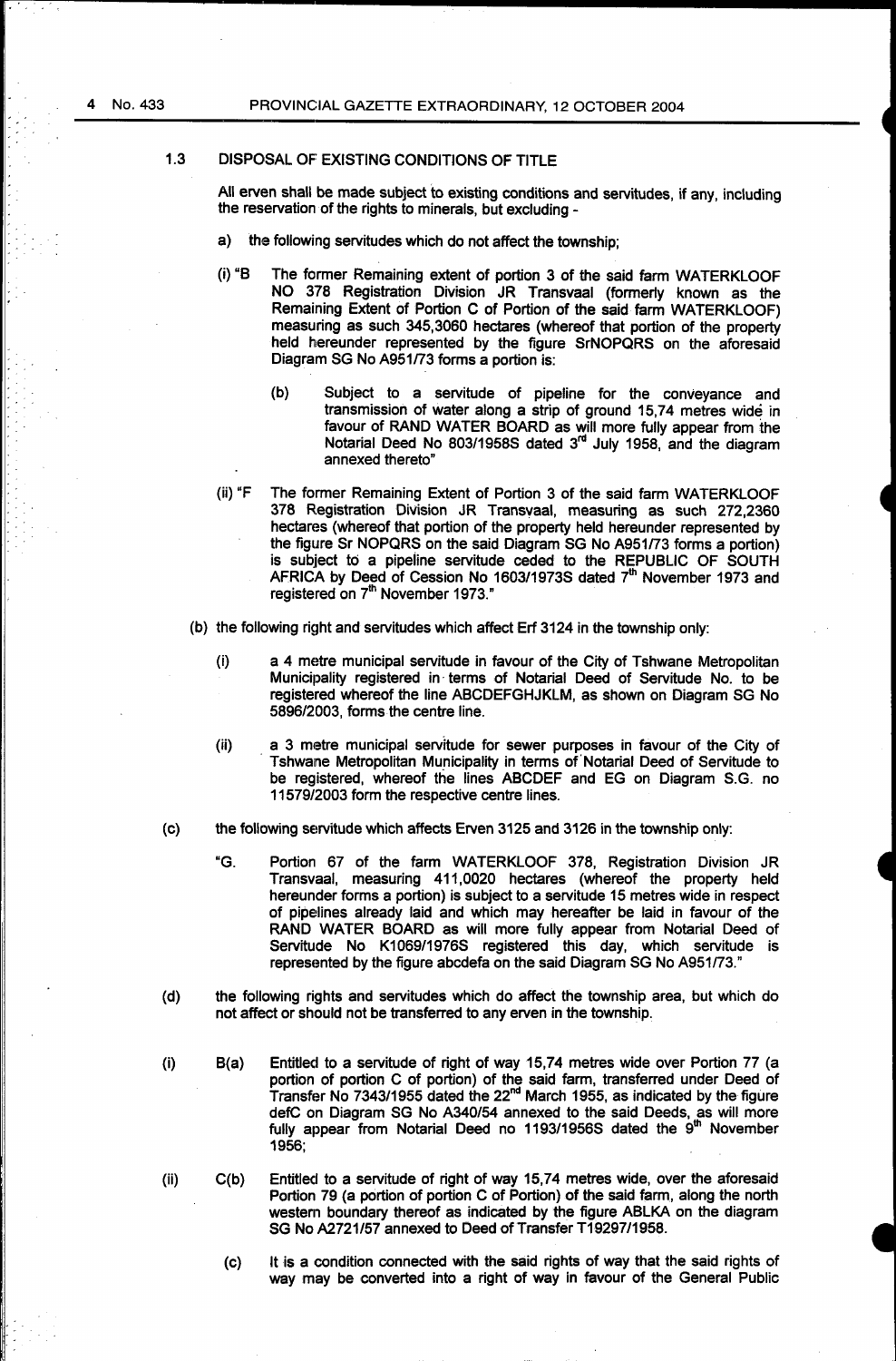should the owners, of the dominant and servient tenements agree accordingly.

- {d) The owners of their successors in title to the Remaining Extent of Portion C of Portion of the said farm WATERKLOOF 378, Registration Division JR aforesaid measuring as such 297,2314 hectares or any reduced area thereof, shall be entitled to a pre-emptive right at the price offered should JOHN J KIRKNESS LIMITED decide to sell Portion 79 {a portion of portion C of Portion) of the aforesaid farm WATERKLOOF.
- D By virtue of Deed of Transfer No 35113/1965 dated the 22<sup>nd</sup> September 1965, the trading rights over Portion 103 {a portion of portion C of portion) of the aforesaid farm WATERKLOOF 378, Registration Division JR measuring 24,9954 hectares, have been reserved to JOHN HENRY VAN DER BYL (born on 19<sup>th</sup> December 1921) and DAVID GEOFFREY VAN DER BYL (born on 31<sup>st</sup> January 1924) as owners of the Remaining Extent of Portion 3 of the said farm WATERKLOOF 378, Registration Division JR measuring as such 272,2360 hectares {whereof that portion of the property held hereunder represented by the figure SrNOPQRS on the said diagram SG No A951/73 forms a portion) as will more fully appear from the said Deed of Transfer.

### 1.4 ACCESS

{iii)

- {a) No ingress from Provincial Road P57-1 {R21) to the township and no egress to Provincial Road P57-1 {R21) from the township shall be allowed.
- {b) No ingress from National N1-21 to the township and no egress to National Road N1-R21 from the township shall be allowed.

### 1.5 ACCEPTANCE AND DISPOSAL OF STORMWATER

The township owner shall arrange for the drainage of the township to fit in with that of Roads P57-1 and N1-21 and for all stormwater running off or being diverted from the road to be received and disposed of.

### 1.6 PRECAUTIONARY MEASURES

The applicant shall at his own cost, make arrangements with the local authority in order to ensure that -

- {i) the water will not dam up, that the entire surface of the township area is drained properly and that streets are sealed effectively with tar, cement of bitumen; and
- {ii) trenches and excavations for foundations, pipes, cables or for any other purposes, are properly refilled with damp soil layers not thicker than 150mm, and compacted until the same grade of compaction as the surrounding material is obtained.

### 1.7 REMOVAL AND / OR REPLACEMENT OF TELKOM SERVICES

Should it become necessary to remove and / or replace any existing TELKOM services as a result of the establishment of the township, the cost thereof shall be borne by the applicant.

### 1.8 TRANSFER OF ERF

Erf 3126 must be transferred by and at cost of the applicant to a Section 21 Company, registered in terms of the Companies Act, 1973.

### 2. CONDITIONS OF TITLE

2.1 CONDITIONS IMPOSED BY THE NATIONAL TRANSPORT COMMISSION IN TERMS OF THE NATIONAL ROADS ACT NO. 54 OF 1971

The undermentioned erven shall be subject to the conditions as indicated.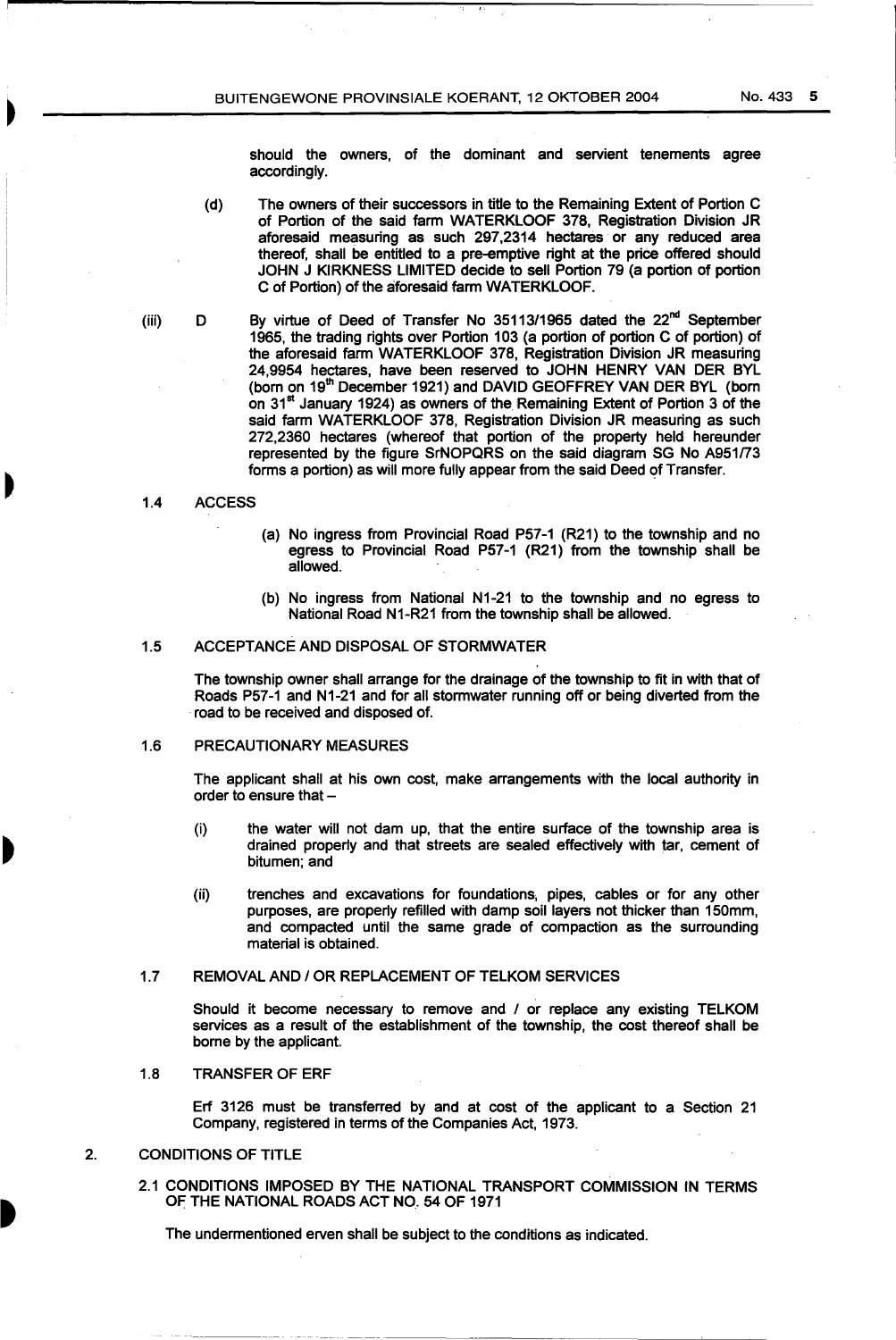### 2.1.1 ALL ERVEN

- (i) . Except for any essential stormwater drainage structure, no building, structure or other thing which is attached to the land, even though it does not form part of that land, shall be erected, laid or established without the written approval of the South African National Roads Agency within a distance of 20. metres measured form the boundary of Road  $N1 - 21$ .
- (ii) Ingress to and egress from the erf shall not be permitted along the boundary of the erf abutting on Road N1-21.
- 2.2 CONDITIONS IMPOSED BY THE LOCAL AUTHORITY IN TERMS OF THE PROVI-SIONS OF THE TOWN-PLANNING AND TOWNSHIPS ORDINANCE 15 OF 1986

The erven mentioned below shall be subject to the condition as indicated, laid down by the local authority in terms of the provisions of the Town-Planning and Townships Ordinance, 1986 (Ordinance 15 of 1986).

### 2.2.1 ALL ERVEN

- (i) The erf shall be subject to a servitude, 3m wide, for sewerage and other municipal services (hereinafter referred to as "the services"), in favour of the local authority, along any two boundaries, except a street or road in the case of a panhandle erf, an additional servitude of 3m wide, for municipal purposes, over the entrance portion of the erf, if and when required by the local authority: Provided that the local authority may waive any such servitude.
- (ii) No buildings or other structures may be erected within the aforesaid servitude area and no trees with large roots may be planted within the area of such servitude or within a distance of 3m from it.
- (iii) The local authority shall be entitled to temporarily deposit on the land adjoining the aforesaid servitude, any material it excavates during the laying, maintenance or removal of such services and other works which in its discretion it regards necessary, and furthermore the local authority shall be entitled to reasonable access to the said property for the aforesaid purpose, subject to the provision that the local authority shall make good any damage caused during the laying, maintenance or removal of such services and other works.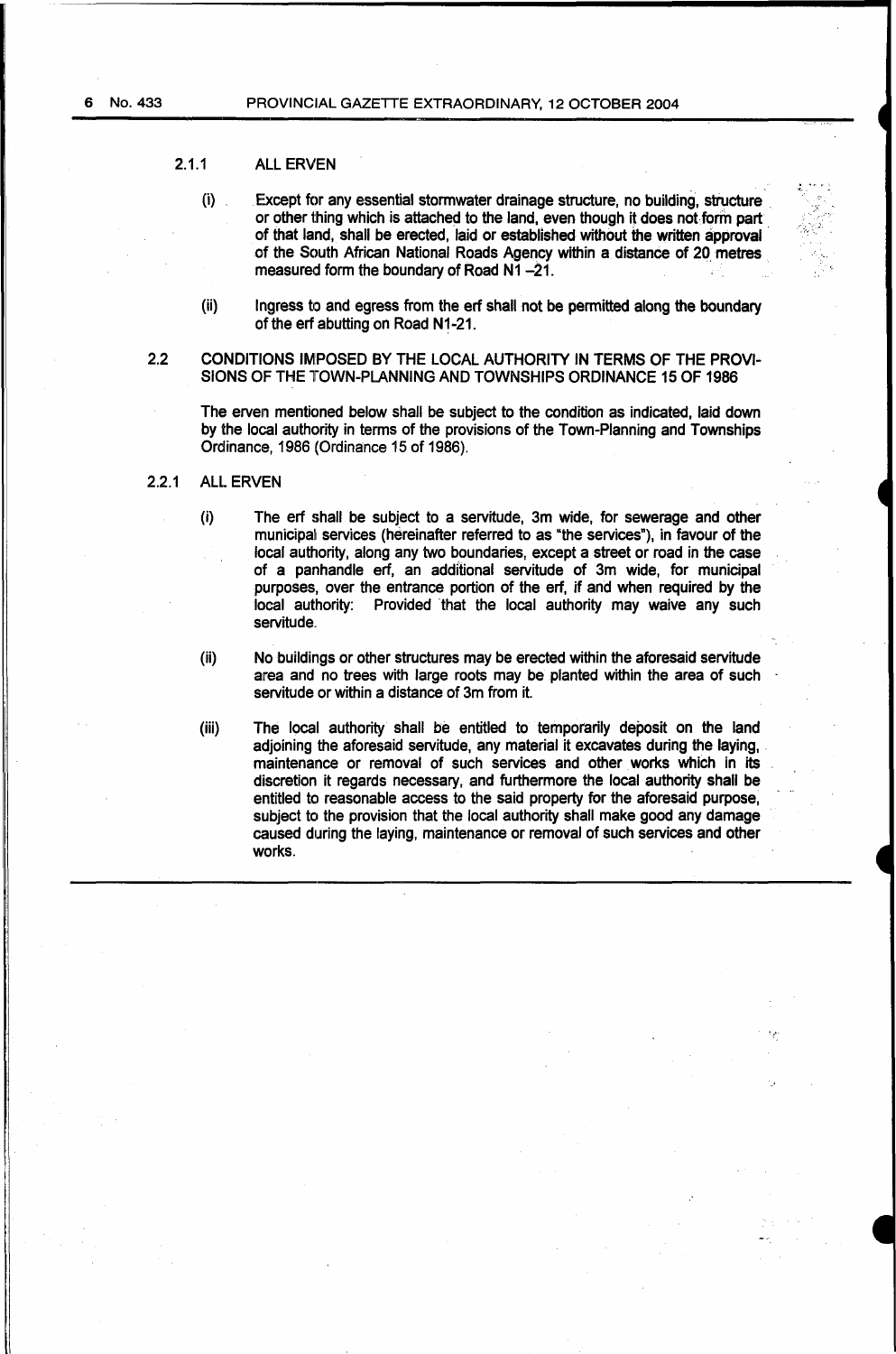| I METOLIKA I ELIKOLOGIA                                                                                                                       |                                                                             |                                        |                        |
|-----------------------------------------------------------------------------------------------------------------------------------------------|-----------------------------------------------------------------------------|----------------------------------------|------------------------|
|                                                                                                                                               |                                                                             |                                        |                        |
| The<br>せいぶつ                                                                                                                                   |                                                                             |                                        |                        |
| <b>Gauteng Provincial Gazette Function</b><br>will be transferred to the<br><b>Government Printer in Pretoria</b><br>as from 2nd January 2002 |                                                                             |                                        |                        |
|                                                                                                                                               |                                                                             | <b>NEW PARTICULARS ARE AS FOLLOWS:</b> |                        |
|                                                                                                                                               |                                                                             | <b>Physical address:</b>               | <b>Postal address:</b> |
|                                                                                                                                               |                                                                             | <b>Government Printing Works</b>       | Private Bag X85        |
| 149 Bosman Street                                                                                                                             | Pretoria                                                                    |                                        |                        |
| Pretoria                                                                                                                                      | 0001                                                                        |                                        |                        |
| New contact persons: Awie van Zyl Tel.: (012) 334-4523                                                                                        |                                                                             |                                        |                        |
|                                                                                                                                               | Mrs H. Wolmarans Tel.: (012) 334-4591                                       |                                        |                        |
| <b>Fax number:</b> (012) 323-8805                                                                                                             |                                                                             |                                        |                        |
| E-mail address: awvanzyl@print.pwv.gov.za                                                                                                     |                                                                             |                                        |                        |
| <b>Contact persons for subscribers:</b>                                                                                                       |                                                                             |                                        |                        |
|                                                                                                                                               | Mrs S. M. Milanzi Tel.: (012) 334-4734                                      |                                        |                        |
|                                                                                                                                               | Mrs J. Wehmeyer Tel.: (012) 334-4753                                        |                                        |                        |
|                                                                                                                                               | Fax.: (012) 323-9574                                                        |                                        |                        |
| advert) and notice comes into operation as from 2 January 2002.                                                                               | This phase-in period is to commence from November 2001 (suggest date of     |                                        |                        |
| ments directly to the Government Printing Works, two weeks before the<br>2nd January 2002.                                                    | Subscribers and all other stakeholders are advised to send their advertise- |                                        |                        |
| In future, adverts have to be paid in advance<br>before being published in the Gazette.                                                       |                                                                             |                                        |                        |

# HENNIE MALAN

Director: Financial Management Office of the Premier (Gauteng)